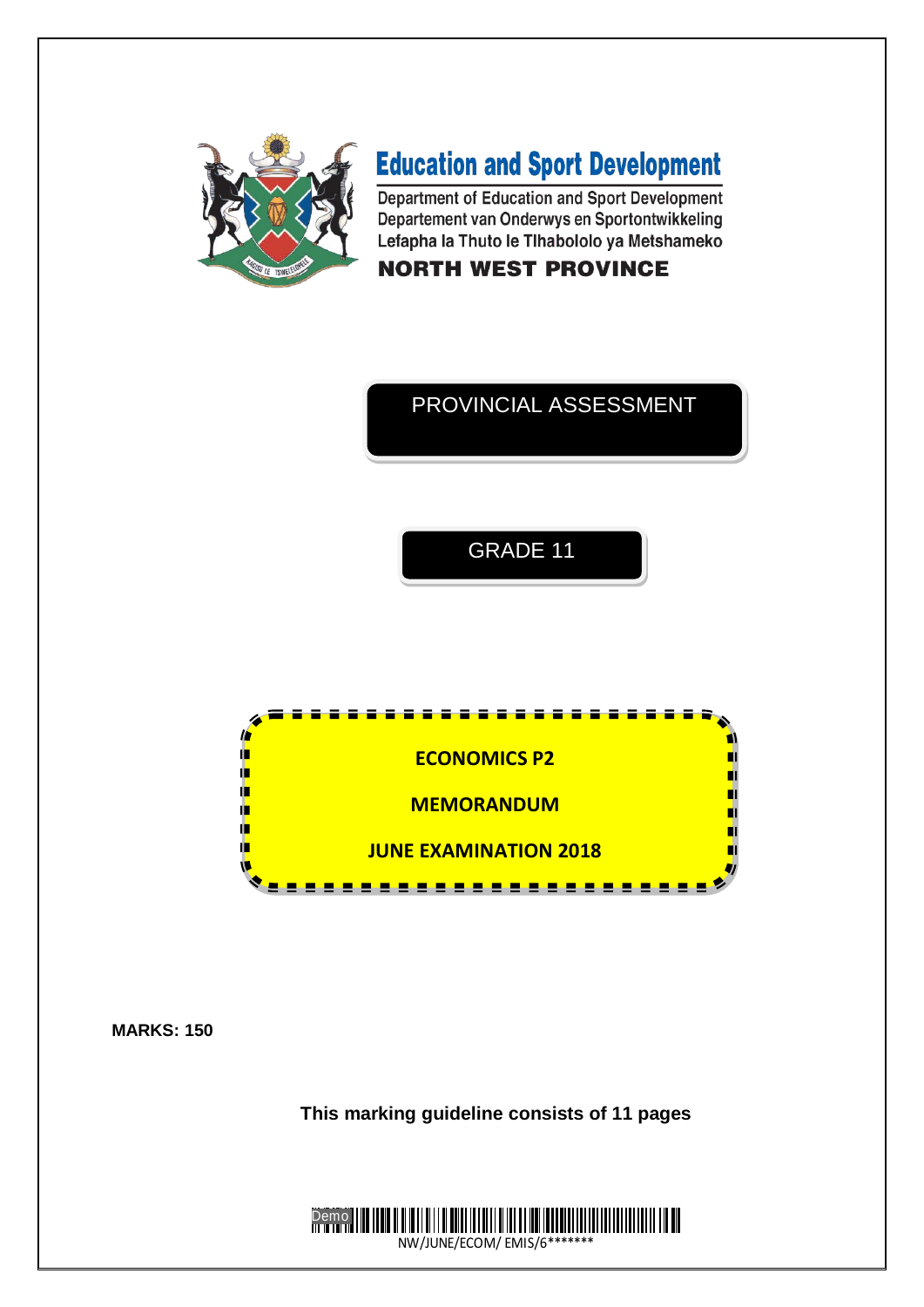#### **SECTION A (COMPULSORY)**

#### **QUESTION 1**

#### **1.1. Multiple choice**

- 1.1.1. B (quantity supplied) $\checkmark\checkmark$
- 1.1.2. A (zero)  $\checkmark\checkmark$
- 1.1.3. B (utility)  $\checkmark$
- 1.1.4. A (elastic)  $\checkmark\checkmark$
- 1.1.5. B (downwards sloping)  $\checkmark\checkmark$
- 1.1.6. C (average revenue)  $\checkmark\checkmark$
- 1.1.7. A (economics of scale)  $\checkmark\checkmark$
- 1.1.8. C (Oligopolistic)  $\checkmark$  (8 x 2) (16)

### **1.2. MATCHING ITEMS**

- 1.2.1.  $H \checkmark$  When something is in short supply or not readily available.
- 1.2.2.  $F \nightharpoonup$  The responsiveness of demand for good A to change if the price of good B changes.
- 1.2.3.  $D \checkmark$  Any market that does not have all the characteristics of a perfect market.
- 1.2.4.  $B\check{ }$  Powerful competitors try to take over each other's market share by progressively reducing prices.
- 1.2.5.  $C\checkmark$  Barriers to enter the market.
- 1.2.6.  $G\check{ }$  General business expenses that are not part of what is produced.
- 1.2.7.  $A \checkmark$  Fixed cost plus variable cost
- 1.2.8.  $E\check{ }$  Increasing average costs as the contribution of the variable inputs become more expensive.  $(8 \times 1)$  (8)

#### **1.3. ONE WORD ITEMS**

- 1.3.1. Complimentary
- 1.3.2. Income elasticity of demand  $\checkmark$
- 1.3.3. Perfect completion √
- 1.3.4. Monopolistic competition  $\checkmark$
- 1.3.5. Minimum wage  $\checkmark$
- 1.3.6. Marginal costs  $\checkmark$  (6 X 1) (6)

**TOTAL SECTION A: 30**

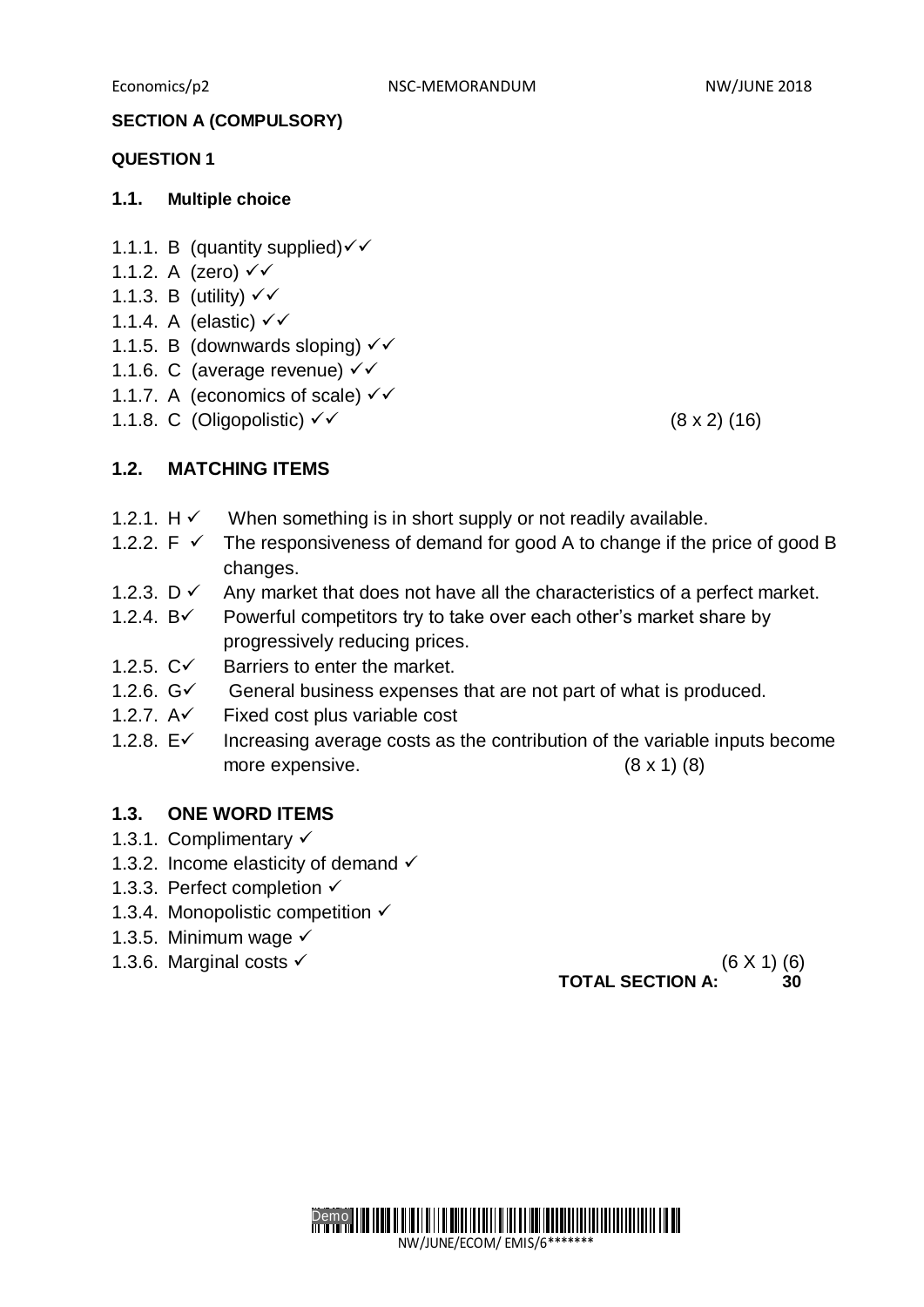Economics/p2 **NSC-MEMORANDUM** NW/JUNE 2018

### **SECTION B**

### **QUESTION 2: MICRO ECONOMICS**

2.1. Answer the following questions

#### **2.1.1 Give TWO characteristics of a perfect market.**

- Many sellers  $\checkmark\checkmark$
- No control over the price / price taker  $\checkmark\checkmark$
- Homogenous product  $\checkmark\checkmark$
- No barriers to entry and exit $\checkmark$
- Complete information  $\checkmark\checkmark$
- No collusion  $\checkmark\checkmark$  (Any 2 x 1) (2)
- *2.1.2 Why would a producer of a product with a unitary price elastic demand not use price to increase profits?* 
	- The producer will not increase price as the demand will equally reduce and no additional revenue will be generated. (Any1x 2) (2)

### *2.2DATA RESPONSE*

# **2.2.1** *Give the value for A and explain the answer***.**   $A=20$   $\checkmark$ Fixed costs remain constant irrespective of the output. <del>✓</del> (2)

### *2.2.2**Give any TWO examples of fixed costs.*

**Rentals √**  Insurance premiums Loan payment  $\checkmark$  (Any 2x1) (2)

### **2.2.3** *Why do variable costs change?*

Variable costs change with output because when output is produced, more of a particular input factor has been used more, for example electricity, labour.  $\checkmark$  (2)

### **2.2.4 Calculate the value of B. Show all calculations.**

$$
MC = \frac{\Delta TC}{\Delta Q} \checkmark
$$
  
= 
$$
\frac{28-25}{2-1} \checkmark
$$
  
= 
$$
\frac{3}{1} \checkmark
$$
  
= 
$$
3 \checkmark
$$
 (4)

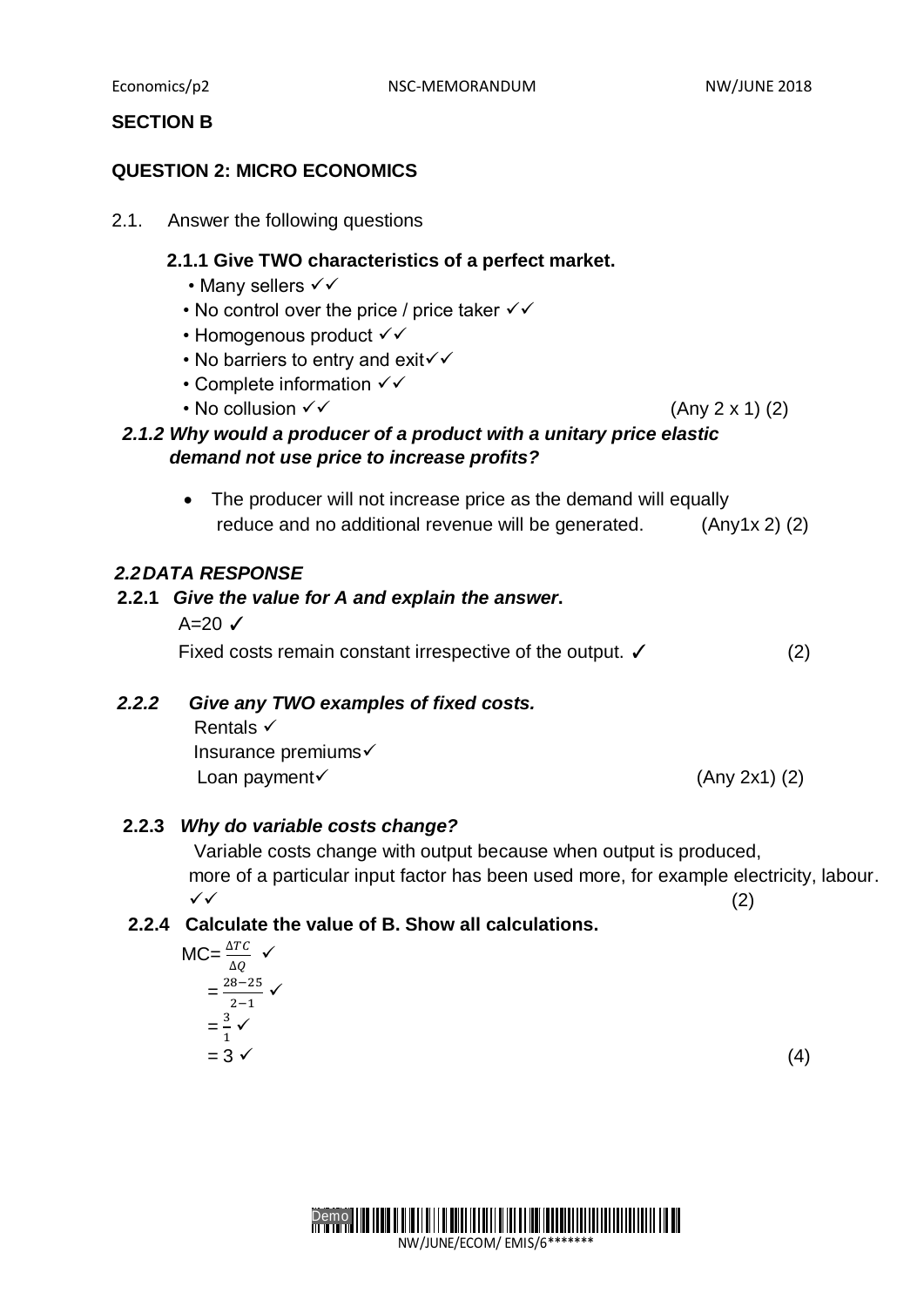### 2.3 DATA RESPONSE

| 2.3.1 What relationship does McDonald's Big Mac have with the |  |
|---------------------------------------------------------------|--|
| fries and the soda drink?                                     |  |

They are complementary products.  $\checkmark$  (1)

### **2.3.2 Explain what complement or complementary goods are?**  They are different goods that are used together to satisfy a specific need.  $\checkmark$  (2)

# *2.3.3 What will happen to the demand for fries if the price of the Big Mac burger decreases? Substantiate your answer.*

- $\bullet$  The demands for fries will increase  $\checkmark$
- When the price of the Big Mac burger decreases the demand for Big Mac burgers will increase.  $\checkmark\checkmark$
- As fries are consumed with the Big Mac burger and more burgers are demanded, more fries will be demanded (3)

# **2.3.4** *The price of a Big Mac burger is R23.00 and the price of a Burger King Whopper burger is R25.00. Explain the relative prices of the burgers and if I choose the Big Mac burger what will the Burger King Whopper burger be?*

- The Big Mac burger is relatively cheaper than the Whopper burger.  $\checkmark\checkmark$
- A relative price is a price of a good or service relative to the price of another good or service. V V
- •If I choose the Big Mac burger the Whopper burger becomes the opportunity  $cost \checkmark$  (Any 2x2) (4)

### **2.4 Differentiate between cost in the short run and cost in the long run (4x2) (8)**

| <b>Short Run</b>                         | Long Run                             |
|------------------------------------------|--------------------------------------|
| • A period so short that other factors   | • Periods long enough so that all    |
| of production will remain fixed and      | factors of production and            |
| cannot be change. $\checkmark\checkmark$ | intermediate inputs can become       |
| In short run total costs will equal      | variable. $\checkmark\checkmark$     |
| total fixed costs including total        | Total costs equal to variable costs. |
| variable costs. V V                      | $\checkmark$                         |

# **2.5 Why is it important for business to consider Economies of Scale in its operation?**

- To produce on a large scale.  $\checkmark\checkmark$
- Leads to greater specialisation of resources.  $\checkmark\checkmark$
- More highly skilled workers can be used.  $\checkmark\checkmark$
- Allows firms to reduce the average cost of production.  $\checkmark$  (2x4) (8)

**[40]**

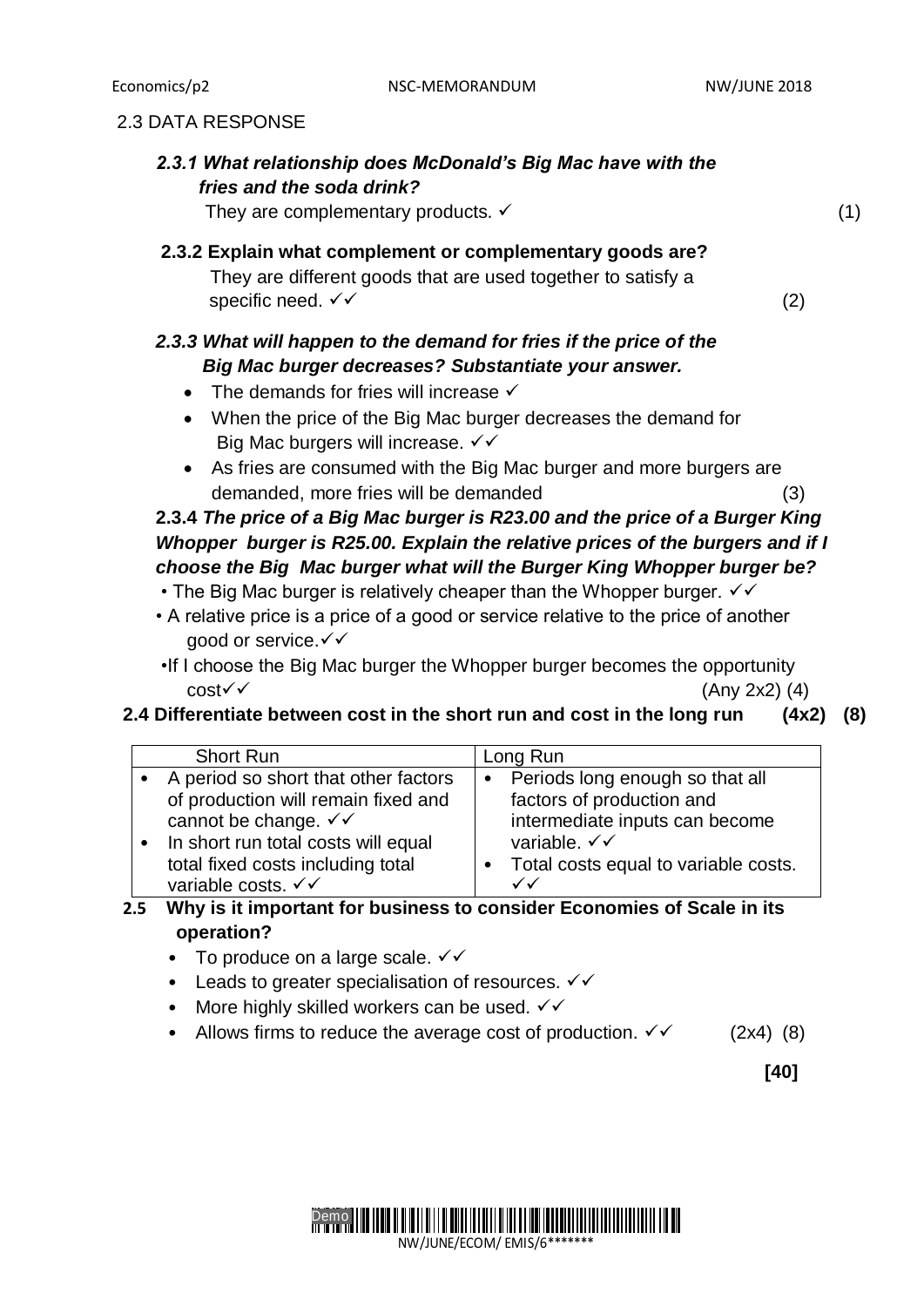### **QUESTION 3**

3.1. Answer the following questions.

### 3.1.1 **Name TWO components of total cost.**

- Total fixed costs
- Total variable costs $\checkmark$ (2x1) (2)

| 3.1.2 What will happen when monopolistic competitor |               |
|-----------------------------------------------------|---------------|
| decides to increase prices?                         | $(1x2)$ $(2)$ |

• Consumers will turn to other producers because products are slightly different.  $\checkmark\checkmark$ 

### 3.2. Data response

### **3.2.1 Name the market structure depicted in the graph.**

• Perfect market.  $\checkmark$  (1)

## **3.2.2 What type of curve is shown in the graph?**

• Horizontal/ Straight demand curve.  $\checkmark$  (1)

### **3.2.3 Calculate the Total Revenue amount. Show all calculations**

• **Total Revenue = Price x Quantity**  $\checkmark$ 

$$
= 70 \times 50 \checkmark
$$
  
= 3 500 \checkmark \checkmark (4)

*3.2.3 What will happen when firms in a perfectively competitive market sell its products at a price above the market price?*

- The will lose customers.  $\checkmark\checkmark$
- Expected revenue will not be generated.  $\checkmark$  (2x4) (4)

### *3.3. Read the extract below and answer the questions that follow.*

# 3.3.1 *List two example of oligopoly industries mentioned in the article above?*

- The energy industry  $\checkmark$
- Banking industry  $\checkmark$
- Supermarket industry  $\checkmark$
- $\bullet$  IT Services  $\checkmark$
- Accounting  $\checkmark$  (Any 2 x 1) (2)

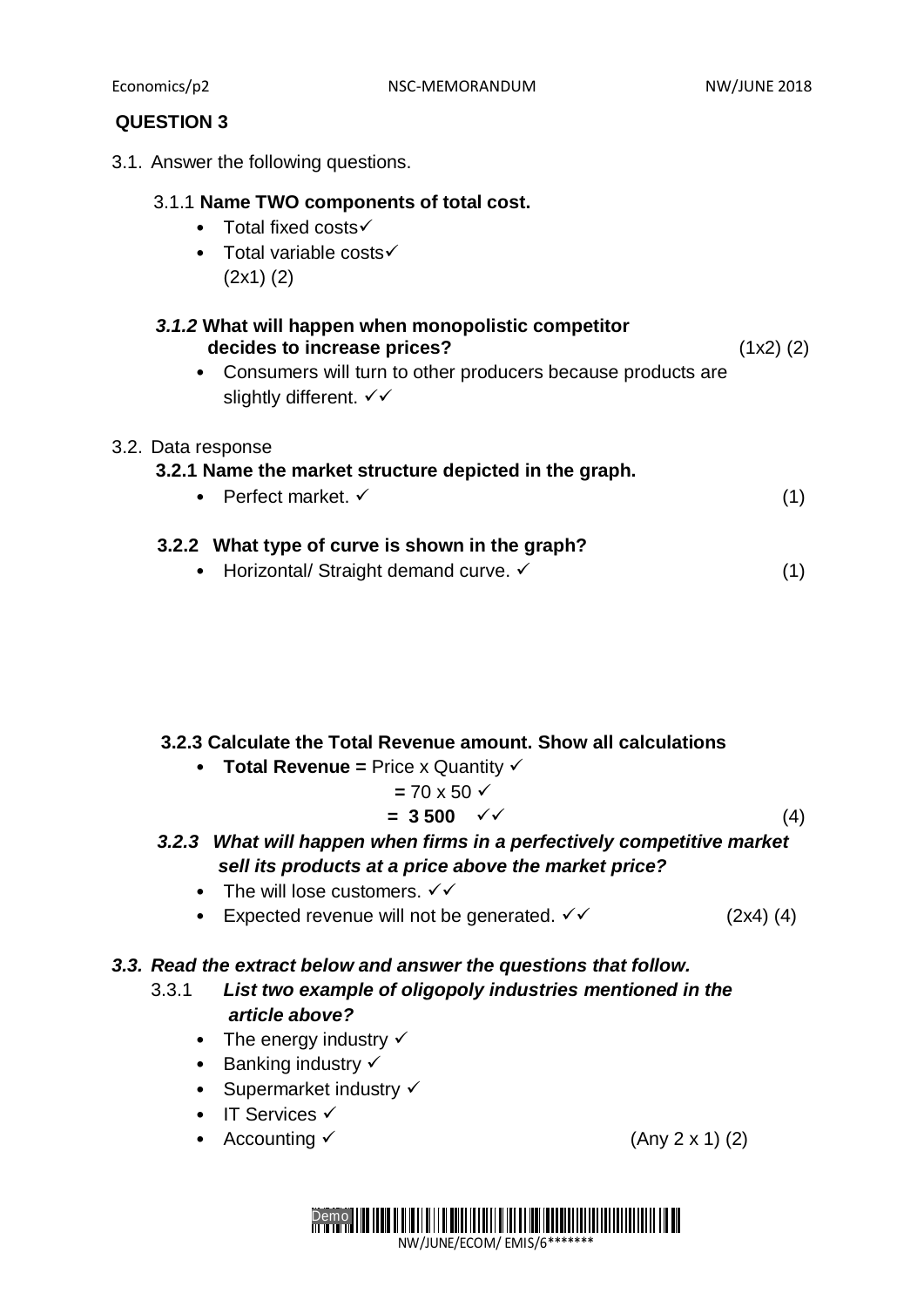| Economics/p2                                     | NSC-MEMORANDUM                                                                                                                                                                                                                                                                                                                                                                                                                                                     | <b>NW/JUNE 2018</b> |
|--------------------------------------------------|--------------------------------------------------------------------------------------------------------------------------------------------------------------------------------------------------------------------------------------------------------------------------------------------------------------------------------------------------------------------------------------------------------------------------------------------------------------------|---------------------|
|                                                  | 3.3.2 Briefly describe the term oligopoly.<br>A market structure where only a few sellers operate.                                                                                                                                                                                                                                                                                                                                                                 | (2)                 |
| $\bullet$                                        | 3.3.3 What type of demand curve is associated the market structure<br>mentioned above.<br>Kinked demand curve. $\checkmark\checkmark$                                                                                                                                                                                                                                                                                                                              | (2)                 |
| $\bullet$                                        | 3.3.4 Explain why energy, banking, and supermarket sectors are<br>dominated by a handful of very large firms?<br>Oligopolies use collusion making entry difficult. $\checkmark\checkmark$<br>Spend huge amounts on advertising. $\checkmark\checkmark$                                                                                                                                                                                                             | (4)                 |
| $\bullet$<br>$\bullet$<br>$\bullet$<br>$\bullet$ | 3.4. Briefly explain FOUR characteristics of monopolistic competition<br>Each business produces a differentiated product. $\checkmark\checkmark$<br>Products sold are differentiated or heterogeneous. $\checkmark\checkmark$<br>Entry and exit to and from the market is completely free.<br>There are a large number of producers or business in the<br>industry. $\checkmark\checkmark$<br>Business has a downward-sloping demand curve. $\checkmark\checkmark$ | (4x2)(8)            |

# **3.5. Explain how habit forming product affect elasticity of demand**

- A change in the price has a relatively small impact on the quantity demanded.  $\checkmark\checkmark$
- Consumers are addicted to the product.  $\checkmark\checkmark\in G$  cigarettes and alcohol
- They will continue to consume the product even if a price increases.  $\checkmark\checkmark$
- The demand for products tends to be price inelastic.  $\checkmark$  (4x2) (8)

# **Question 4**

4.1. Answer the following questions.

# **4.1.1 Name any two monopoly industries in South Africa.**

- $\bullet$  Eskom  $\checkmark$
- Denel  $\checkmark$  (2x1) (1)

# **4.1.2 Why is monopoly faced with downward sloping curve?**

- They are price makers.  $\checkmark\checkmark$
- Monopolist can influence price and quantity.  $\checkmark$  (Any 1x2) (2)

# **4.2Data response**

 **4.2.1 Name the source from which the cartoon is extracted** www.economicscartoon.com 2017 **(1)**

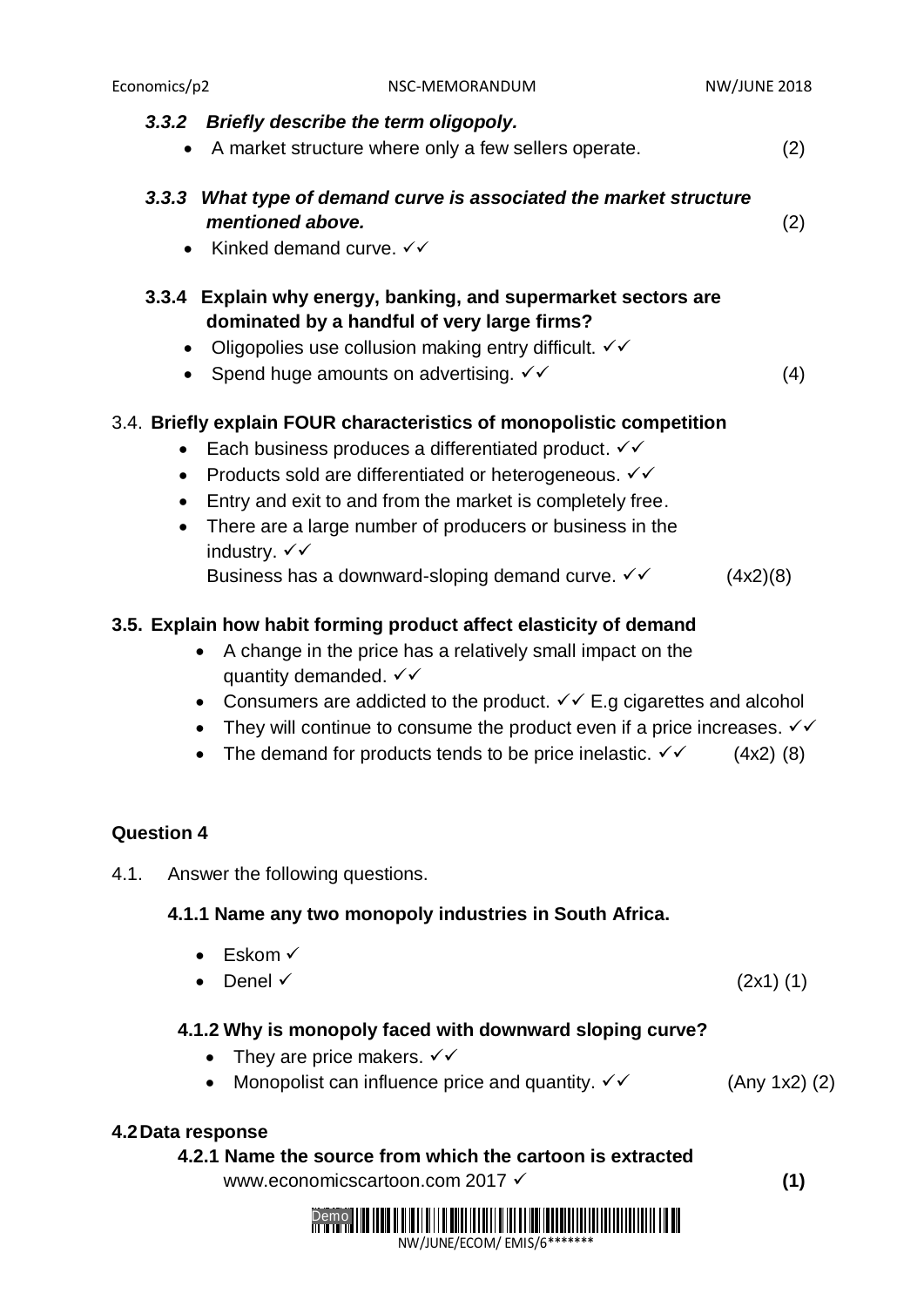| Economics/p2 | NSC-MEMORANDUM                                                                                                                                            | <b>NW/JUNE 2018</b> |
|--------------|-----------------------------------------------------------------------------------------------------------------------------------------------------------|---------------------|
|              | 4.2.2 At which price will more quantity be purchased?<br>At a price of R1.00 $\checkmark$                                                                 | (1)                 |
|              | 4.2.3 Give the formula used to calculate elasticity of demand<br>$\frac{\% \Delta QD}{\% \Delta P}$ $\checkmark$                                          | (2)                 |
|              | 4.2.4 Explain how consumer responds to price changes in the cartoon.                                                                                      |                     |
| $\bullet$    | • Consumer will look for substitute because of price increase. $\checkmark\checkmark$<br>Decide to no longer purchase the product. $\checkmark\checkmark$ |                     |
| 4.2.         | Cola is a luxury therefore is elastic demand. $\checkmark\checkmark$<br>Data response question                                                            | $(3x2)$ (6)         |
|              | 4.3.1 Give the graph the appropriate heading.<br>Cost Structure. ✓<br>$\bullet$                                                                           | (1)                 |
| 4.3.2        | What is represented by point B on the graph<br>Shut Down Point. ✓                                                                                         | (1)                 |
|              | 4.3.3 Give alternative name for Marginal Cost<br>Supply curve. $\checkmark\checkmark$<br>$\bullet$                                                        | (2)                 |
|              | 4.3.4 Explain why variable cost changes with level of output?<br>Variable costs do not remain the same. The costs differ according to                     |                     |
|              | each level of output. √√<br>(2)<br>4.3.5 Why is the ATC above the AVC?                                                                                    |                     |
|              | ATC is greater than Average Variable Cost. √√It also includes average<br>fixed costs. √√<br>$(2x2)$ (4)                                                   |                     |
|              | 4.4 Briefly explain the characteristics of an oligopoly.                                                                                                  |                     |
| $\bullet$    | Each firm produces a different product, some firms can produce<br>homogeneous product. VV                                                                 |                     |
| $\bullet$    | There are many similar products that are sold at different prices. $\checkmark\checkmark$                                                                 |                     |
| $\bullet$    | Firms normally agree on non-price competition such as advertising or<br>product differentiation. √√                                                       |                     |
| $\bullet$    | There is small number of fairly large producers or firms in the industry. $\checkmark\checkmark$                                                          |                     |
|              | Fairly strong barriers that prevent firms from joining or leaving the market<br>usually exist. √√                                                         | $(4x2)$ (8)         |

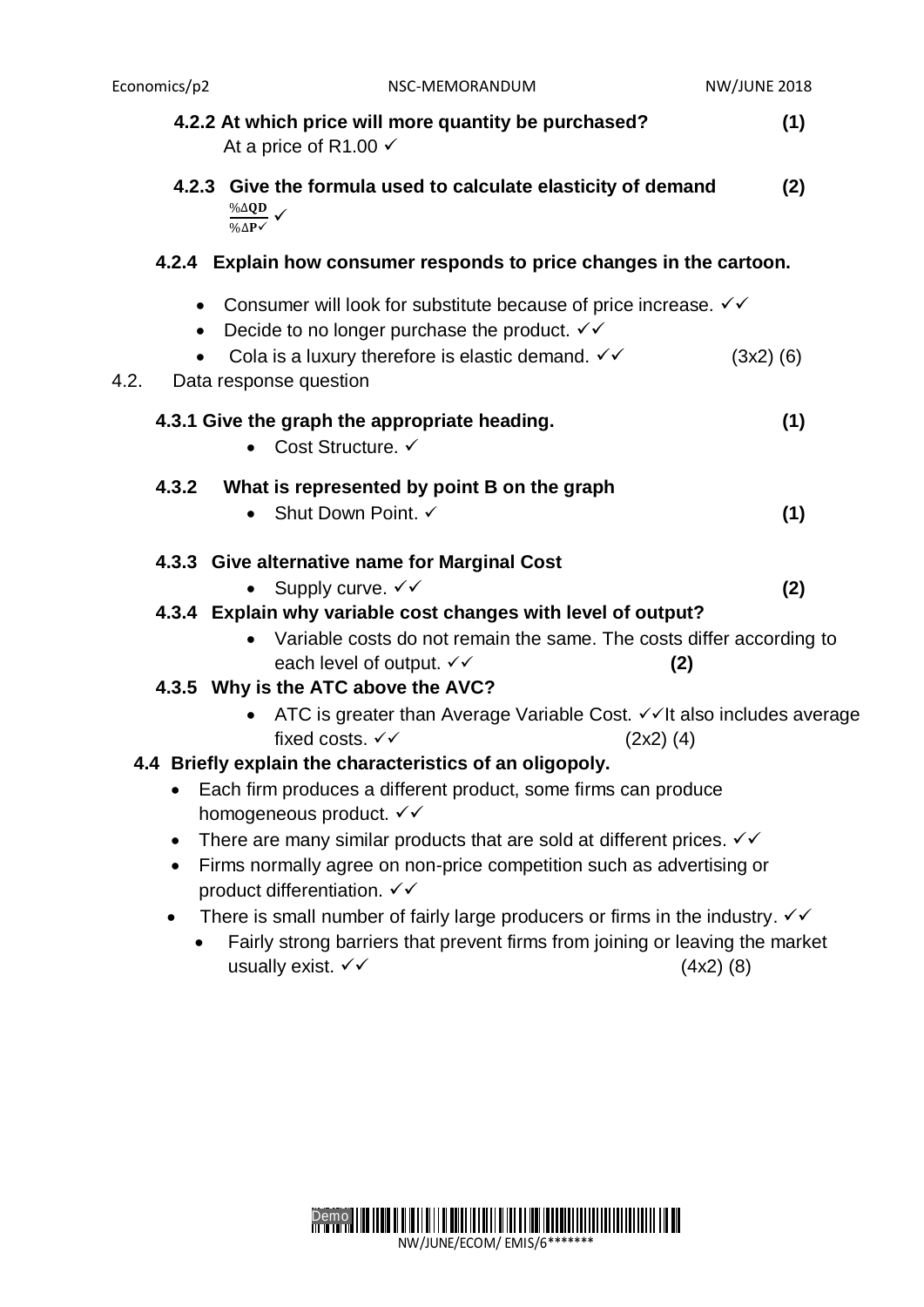### **4.5 In your opinion explain why entrepreneurs only earn normal profit**

- When making economic profit others will enter to share the profit and entry will result in normal profit.  $\checkmark\checkmark$
- Others see economic profit as indication that forces of competition may not be strong and barriers exist in some industries.  $\checkmark\checkmark$
- Economic profit is in relation to implicit return, a return for risk bearing  $\checkmark$
- Industries willing to take risk will earn high returns though temporary.  $\checkmark\checkmark$  (4x2) (8)

 **[40]**

### **TOTAL SECTION B: 80**

### **QUESTION 5**

- Discuss the following factors influencing price elasticity of supply. (26)
	- o Number of suppliers (8)
	- $\circ$  Time (8)
	- o Nature of the product (10)
- Explain how cost and revenue data can be used to make a decision on whether to stop production or decrease prices of a product or service offered. (10)

### **INTRODUCTION**

The responsiveness of supply to a change in price. (2)

### **MAIN PART**

### **Number of suppliers**

- Where only few suppliers of products exist price increase are not followed by large increase in quantity supplied  $\checkmark$
- This factor explain why the supply of oil in the world does not increase when the price of oil spikes. √√
- If every country could produce oil  $\checkmark$ , there would be no shortage of oil  $\checkmark$

### **Time**

- $\bullet$  Time taken to produce a product determine its supply $\checkmark$
- Agricultural produce that requires sun, rain and germination period  $\checkmark$  as well as products that require complicated technology will result in output being less responsive to change in price <del>V</del>
- $\bullet$  E.g locating oil  $\checkmark$

### **Nature of the product**

- Some products are easily stores as a result of certain characteristics such as durability. √√
- These goods are generally low priced.  $\checkmark\checkmark$
- They are in abundant supply $\checkmark$
- $\bullet$  Suppy for durable goods is elastic  $\checkmark$
- Supply for non-durable goods is inelastic $\checkmark$

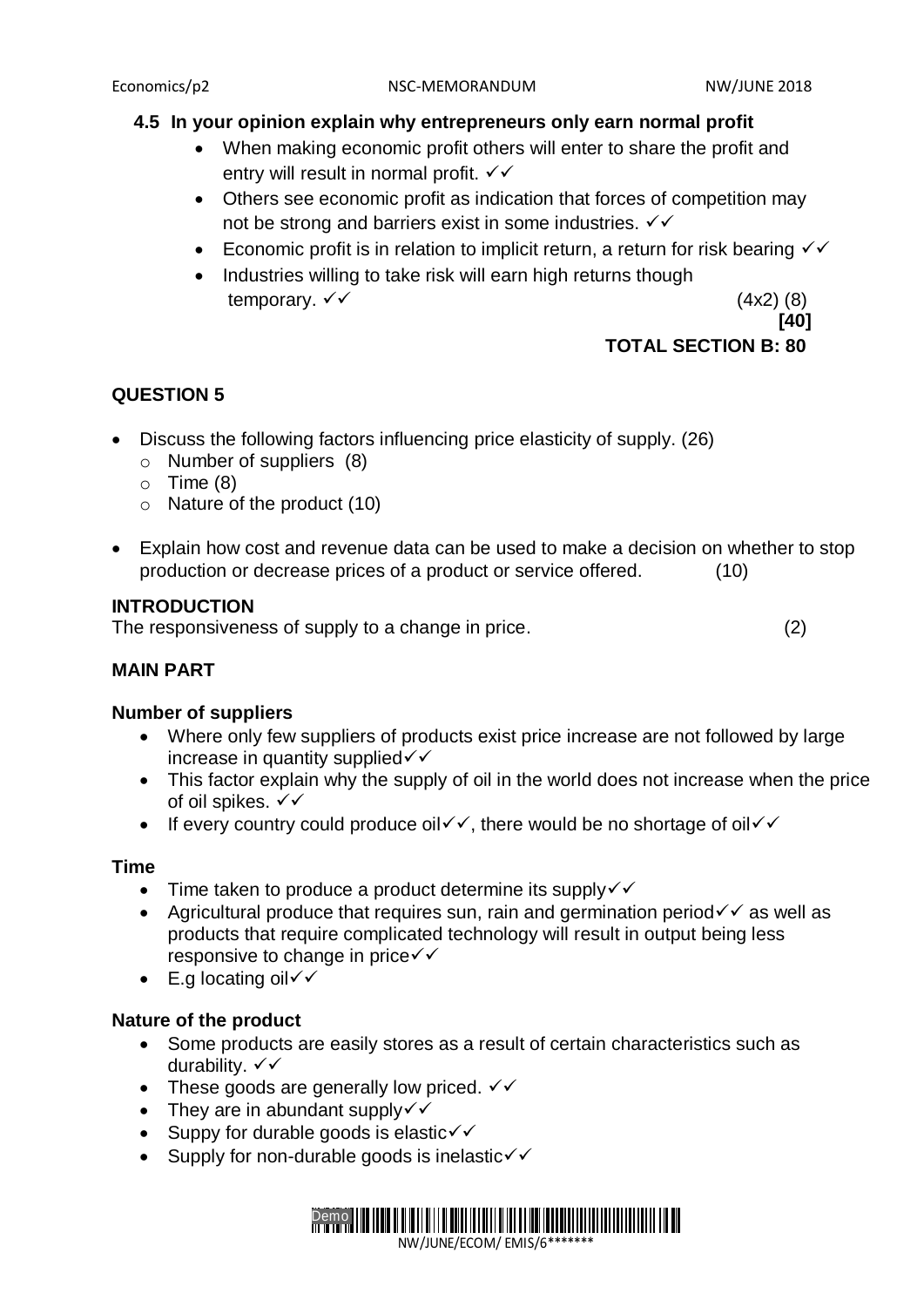### **ADDITIONAL PART**

- A firm should calculate the marginal revenue (MR) of each additional service offered or product sold.  $\checkmark\checkmark$
- They should compare this to the marginal cost (MC) of selling additional unit .  $\checkmark$
- If the MC exceeds the MR of adding more units, a firm should stop the production, because each extra unit will add more expenses than revenue.  $\checkmark$
- If the MR is greater than the MC, a firm should decrease the price of its products or service.  $\checkmark\checkmark$
- To attract more customers.  $\checkmark\checkmark$
- Each extra unit sold will add more to revenue than to expenses.  $\checkmark\checkmark$
- This will increase a firm's profits.  $\checkmark\checkmark$
- A firm should only decrease prices up to the point where prices are equal to the MC.  $\checkmark$  (10)

### **CONCLUSION**

Suppliers will always try to sell more at a high price  $\checkmark$  (2) (2)

**[40]**

### **QUESTION 6**

- **Compare in detail the features of a monopoly with those of perfect competition. (26)**
- **Discuss normal profit and economic profit as well as the conditions under which they are earned by firms. (10)**

### **INTRODUCTION**

Perfect market serves as a yardstick against which the other market structures are compared.  $\checkmark\checkmark$ 

### **MAIN PART**

### **Number of firms**

- The many sellers in a perfect competition.  $\checkmark\checkmark$
- $\bullet$  In a monopoly there is only one seller $\checkmark$

### **Nature of the product**

- Products in a perfect competition are homogeneous or heterogeneous.  $\checkmark\checkmark$
- Homogeneous products are goods or services that are exactly the same.  $\checkmark\checkmark$
- $\bullet$  In a monopoly products are unique  $\checkmark\checkmark$

### **Control over the price**

- A perfectly competitive business has no control over the price of its product and is therefore a price-taker.  $\checkmark\checkmark$
- Monopoly has varying degrees of control over the prices of their products.  $\checkmark\checkmark$
- Such businesses are price-makers.  $\checkmark\checkmark$